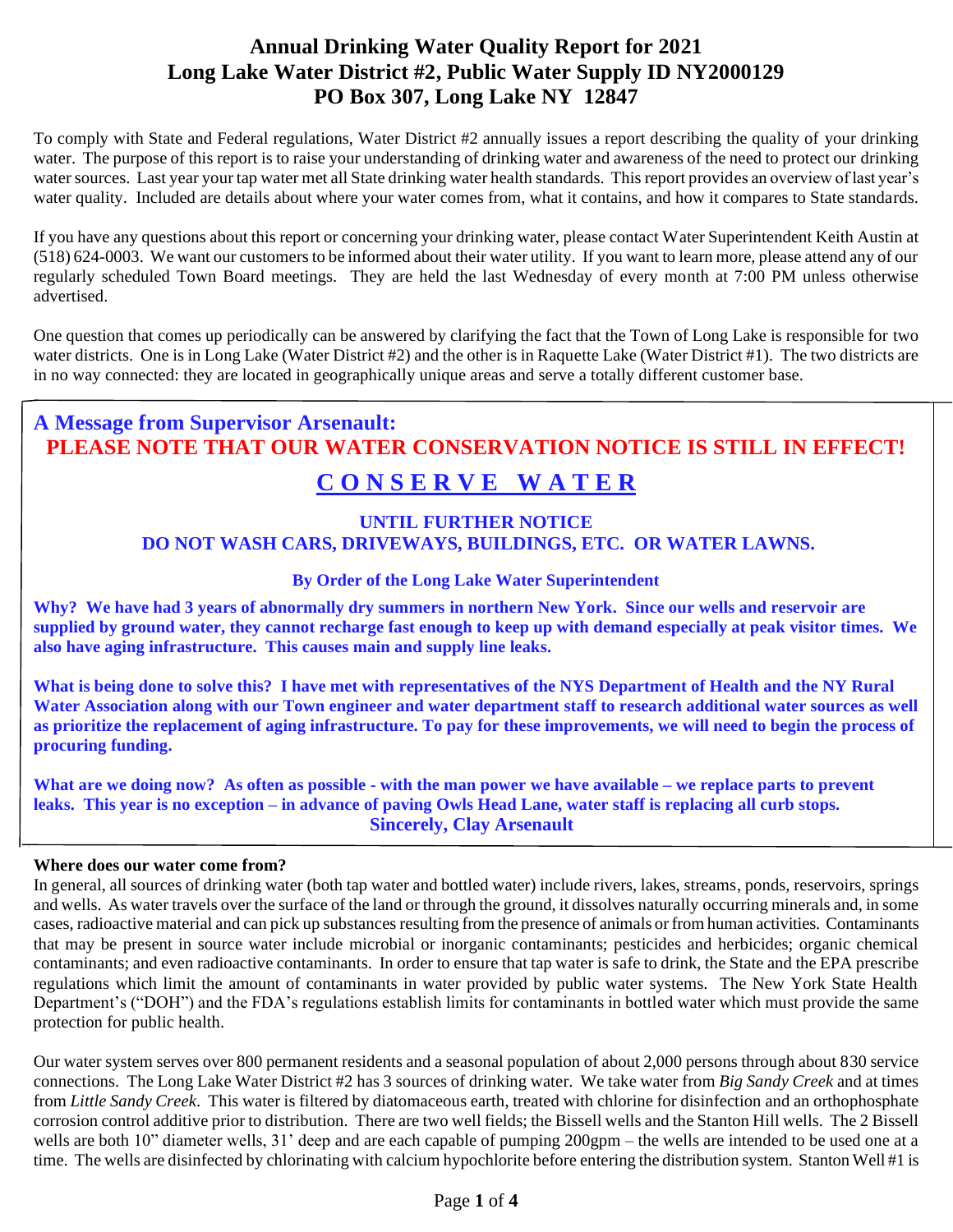140' deep, Stanton Well #2 is 158' deep and both wells produce 85 gpm. The wells are disinfected with calcium hypochlorite. The disinfected water is pumped directly into the storage tank.

The NYS Department of Health completed a source water assessment for this system based on available information. The assessment area for the Big and Little Sandy Creek contains no discrete potential contamination sources, and the land cover contaminant prevalence ratings are low. However, the high mobility of microbial contaminants in surface reservoirs results in this drinking water intake having medium-high susceptibility ratings for protozoa and enteric bacteria and viruses. Furthermore, reservoirs can be highly susceptible to water quality problems caused by phosphorus additions to the reservoir.

The source water assessment has rated the drilled wells as having an elevated susceptibility. No significant sources of contamination were identified. The well draws water from an unconfined aquifer and overlying soils are not known to provide adequate protection from potential contamination. Please note that our water supply is disinfected with chlorine and that the finished water delivered to your home meets the New York State's drinking water standards for microbiological contamination.

During 2021, our filtration plant was used only for about 2 weeks. It has essentially become our emergency backup water source.

## **Are there contaminants in our drinking water?**

As DOH regulations require, we routinely test your drinking water for numerous contaminants. These contaminants include total coliform, turbidity, inorganic compounds, nitrate, lead and copper, volatile organic compounds, total trihalomethanes, haloacetic acids, radiological and synthetic organic compounds. The table below depicts which compounds were detected. The DOH allows us to test for some contaminants less than once per year because concentrations of these do not change frequently. Therefore, some of our data, though representative, is more than one year old. Turbidity and chlorine residual levels are monitored 24 hours a day.

During 2021, we started to sample our drinking water for the per- and polyfluorinated compounds PFOA and PFOS and 1,4 dioxane on a quarterly basis. We collected samples during all 4 quarters of 2021 for PFOS, PFOA and 1,4-dioxane and the levels for all samples at all sampling locations were below the detection limit. We will collect PFOA and PFOS samples again during 2022.

It should be noted that all drinking water, including bottled drinking water, may be reasonably expected to contain at least small amounts of some contaminants. The presence of contaminants does not necessarily indicate that water poses a health risk. More information about contaminants and potential health effects can be obtained by called the EPA's Safe Drinking Water Hotline (800-426-4791) or the New York State Health Department (518-891-1800).

| <b>Table of Detected Contaminants</b>              |                     |                   |                              |                          |                  |                                           |                                                                                                        |
|----------------------------------------------------|---------------------|-------------------|------------------------------|--------------------------|------------------|-------------------------------------------|--------------------------------------------------------------------------------------------------------|
| Contaminant                                        | Violation<br>Yes/No | Date of<br>Sample | Level<br>Detected            | Unit<br>Measure-<br>ment | <b>MCLG</b>      | Regulatory<br>Limit<br>(MCL, TT<br>or AL) | Likely Source of Contamination                                                                         |
| <b>Microbiological Contaminants - Filter Plant</b> |                     |                   |                              |                          |                  |                                           |                                                                                                        |
| Turbidity <sup>1</sup>                             | N <sub>o</sub>      | 6/30/2021         | 0.38                         | <b>NTU</b>               | n/a              | TT=<5NTU                                  | Soil Runoff                                                                                            |
| Turbidity <sup>1</sup>                             | No                  | 2021              | $100\% < 1.0$                | <b>NTU</b>               | n/a              | $TT = 95\%$ of<br>samples<br><1.0NTU      | Soil Runoff                                                                                            |
| <b>Radioactive Contaminants</b>                    |                     |                   |                              |                          |                  |                                           |                                                                                                        |
| Radium 226 & 228                                   | N <sub>0</sub>      | 2021              | 0.24                         | PCI/L                    | $\overline{0}$   | $5$ (MCL)                                 | Erosion of natural deposits                                                                            |
| Gross Alpha                                        | No                  | 2021              | 0.47                         | pCi/L                    | $\boldsymbol{0}$ | 15 (MCL)                                  | Erosion of natural deposits.                                                                           |
| Gross Beta                                         | N <sub>0</sub>      | 2021              | $\Omega$                     | pCi/L                    | $\overline{0}$   | 50 (MCL)                                  | Decay of natural deposits and man-<br>made emissions.                                                  |
| <b>Inorganic Contaminants</b>                      |                     |                   |                              |                          |                  |                                           |                                                                                                        |
| Barium                                             | N <sub>o</sub>      | 2021              | 0.006                        | mg/L                     | 2                | 2(MCL)                                    | Erosion of natural deposits                                                                            |
| Nitrate (water plant)                              | N <sub>o</sub>      | 2021              | ND                           | mg/L                     | 10               | 10 (MCL)                                  | Runoff from fertilizer use; leaching                                                                   |
| Nitrate (Stanton Well)                             | N <sub>o</sub>      | 2021              | 0.52                         |                          |                  |                                           | from septic tanks, sewage; erosion of                                                                  |
| Nitrate (Bissell Well)                             | No                  | 2021              | 0.89                         |                          |                  |                                           | natural deposits.                                                                                      |
| Selenium                                           | N <sub>o</sub>      | 2021              | ND                           | mg/L                     | 0.05             | $0.05$ (MCL)                              | Erosion of natural deposits; discharge<br>from mines; discharge from<br>petroleum and metal refineries |
| Copper                                             | N <sub>o</sub>      | 2021              | $0.98^{2}$<br>$0.068 - 1.13$ | mg/L                     | 1.3              | $1.3$ (AL)                                | Corrosion of household plumbing<br>systems.                                                            |
| Lead                                               | N <sub>o</sub>      | 2021              | $0.0^{2}$<br>$ND-ND3$        | mg/L                     | $\overline{0}$   | $0.015$ (AL)                              | Corrosion of household plumbing<br>systems.                                                            |
| <b>Disinfection Byproducts</b>                     |                     |                   |                              |                          |                  |                                           |                                                                                                        |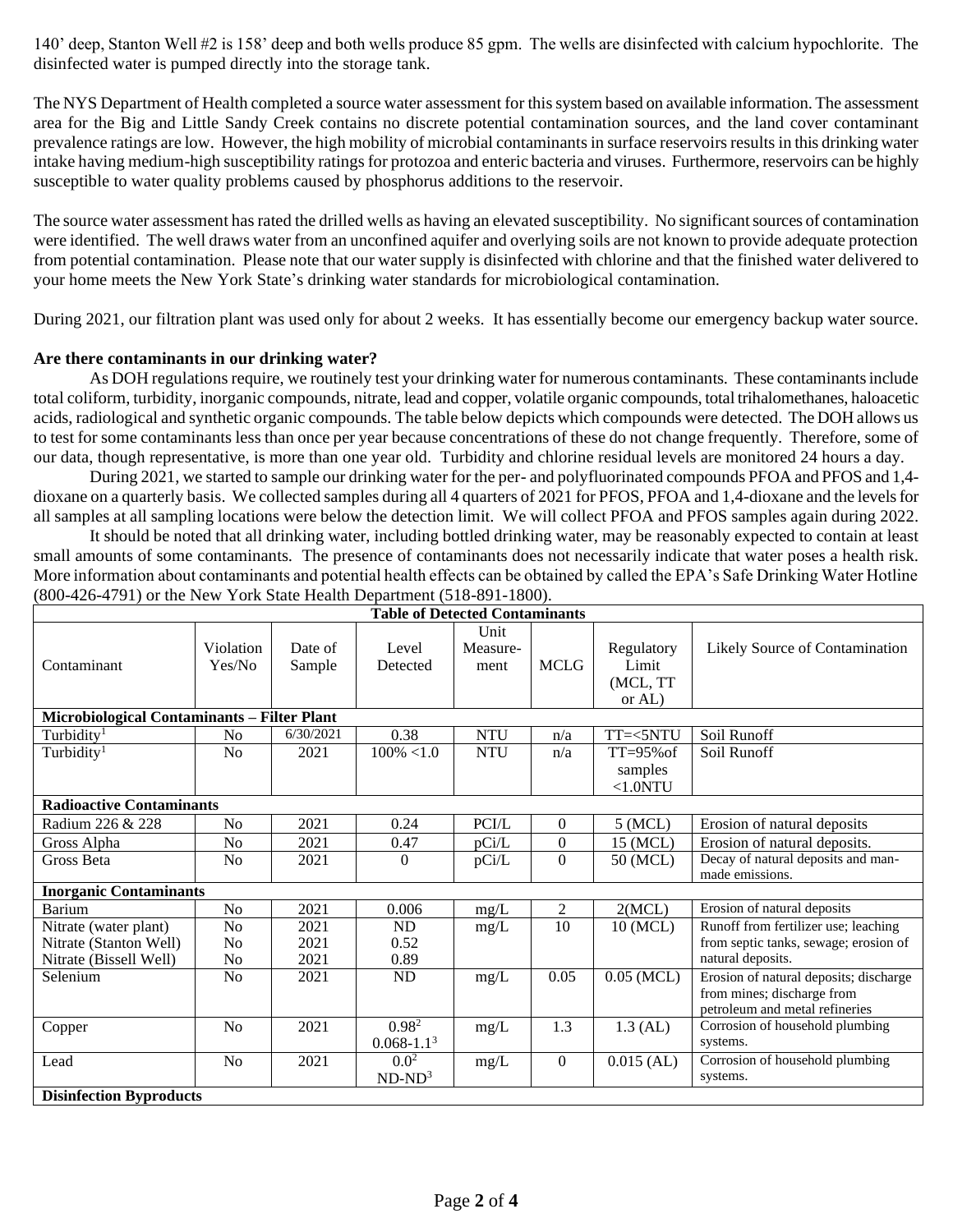| <b>Table of Detected Contaminants</b>   |                     |                   |                                                                                          |                          |             |                                           |                                                                                                                                                                            |
|-----------------------------------------|---------------------|-------------------|------------------------------------------------------------------------------------------|--------------------------|-------------|-------------------------------------------|----------------------------------------------------------------------------------------------------------------------------------------------------------------------------|
| Contaminant                             | Violation<br>Yes/No | Date of<br>Sample | Level<br>Detected                                                                        | Unit<br>Measure-<br>ment | <b>MCLG</b> | Regulatory<br>Limit<br>(MCL, TT<br>or AL) | Likely Source of Contamination                                                                                                                                             |
| <b>Total Trihalomethanes</b><br>(TTHMs) | N <sub>0</sub>      | 2021              | Town Hall<br>$3.9^{4}$<br>$0.8 - 8.8^{5}$<br>Camp Hillary<br>$8.6^4$<br>$2.8 - 135$      | $\text{ug/L}$            | n/a         | 80 (MCL)                                  | By-products of drinking water<br>chlorination needed to kill harmful<br>organisms. TTHMs are formed when<br>source water contains measurable<br>amounts of organic matter. |
| Haloacetic Acids<br>(HAA5s)             | N <sub>0</sub>      | 2021              | Town Hall<br>$3.8^{4}$<br>$ND - 125$<br>Camp Hillary<br>9.0 <sup>4</sup><br>$1.0 - 20^5$ | $\text{ug/L}$            | n/a         | 60 (MCL)                                  | By-product of drinking water<br>chlorination                                                                                                                               |

#### **NOTES:**

1 – Turbidity is a measure of the cloudiness of our water. We monitor it because it is a good indicator of the effectiveness of our filtration system. Our filter plant was only turned on for one day to collect samples; therefore, no turbidity information is included in this report.

 $2 -$  We collected 1 round of 10 samples in 2021. The level presented represents the highest 90<sup>th</sup> percentile of the 10 sites tested. A percentile is a value on a scale of 100 that indicates the percent of a distribution that is equal to or below it. The 90<sup>th</sup> percentile is equal to or greater than 90% of the lead and copper values detected at your water system.

3 – The level presented represents a range of the lead and copper samples collected. The action level for lead and copper was not exceeded at any of our sampling locations.

4 – The value represents the highest Locational Running Annual Average of the quarterly samples collected.

5 – The values represent the range of the quarterly samples collected.

#### **Definitions:**

**Maximum Contaminant Level** (MCL): The highest level of a contaminant that is allowed in drinking water. MCLs are set as close to the MCLGs as feasible.

*Maximum Contaminant Level Goal* (MCLG): The level of a contaminant in drinking water below which there is no known or expected risk to health. MCLGs allow for a margin of safety.

*Action Level* (AL): The concentration of a contaminant which, if exceeded, triggers treatment or other requirements which a water system must follow. *Treatment Technique* (TT): A required process intended to reduce the level of a contaminant in drinking water.

*Non-Detects* (ND): Laboratory analysis indicates that the constituent is not present.

*Nephelometric Turbidity Unit* (NTU): A measure of the clarity of water. Turbidity in excess of 5 NTU is just noticeable to the average person.

*Milligrams per liter* (mg/l): Corresponds to one part of liquid in one million parts of liquid (parts per million - ppm).

*Micrograms per liter* (ug/l): Corresponds to one part of liquid in one billion parts of liquid (parts per billion - ppb).

*Pico curies per liter* (pCi/L) – Pico curies per liter is a measure of the radioactivity in water

#### **What does this information mean?**

As you can see from the table, our system had no water quality violations during 2021. Our lead concentrations in 2021 were not detectable; however, we are required to provide you with the following information regarding lead:

If present, elevated levels of lead can cause serious health problems, especially for pregnant women and young children. Lead in drinking water is primarily from materials and components associated with service lines and home plumbing. The Town of Long Lake is responsible for providing high quality drinking water but cannot control the variety of materials used in plumbing components. When your water has been sitting for several hours, you can minimize the potential for lead exposure by flushing your tap for 30 seconds to 2 minutes before using water for drinking or cooking. If you are concerned about lead in your water, you may wish to have your water tested. Information on lead in drinking water, testing methods, and steps you can take to minimize exposure is available from the Safe Drinking Water Hotline or at http://www.epa.gov/safewater/lead.

#### **Is our water system meeting other rules that govern operations?**

We are required to monitor your drinking water for specific contaminants on a regular basis. Results of regular monitoring are an indicator of whether or not your drinking water meets health standards.

#### **Do I need to take special precautions?**

#### *Health Risks:*

Although our drinking water met or exceeded DOH and federal regulations it should be noted that some people may be more vulnerable to contaminants in drinking water than the general population. Immuno-compromised persons such as persons with cancer undergoing chemotherapy, persons who have undergone organ transplants, people with HIV/AIDS or other immune system disorders, some elderly, and infants can be particularly at risk from infections. These people should seek advice about drinking water from their health care providers. EPA/CDC guidelines on appropriate means to lesson the risk of infection by cryptosporidium and other microbiological contaminants are available from the Safe Drinking Water Hotline.

#### *"Lake-Lines"*

Water District #2 has a lake-line system which serves many homes. The Town will, *at some unknown point in the future*, be required by the DOH to phase out the use of lake lines. **If you know that a lake-line has been broken - please let us know immediately.** It